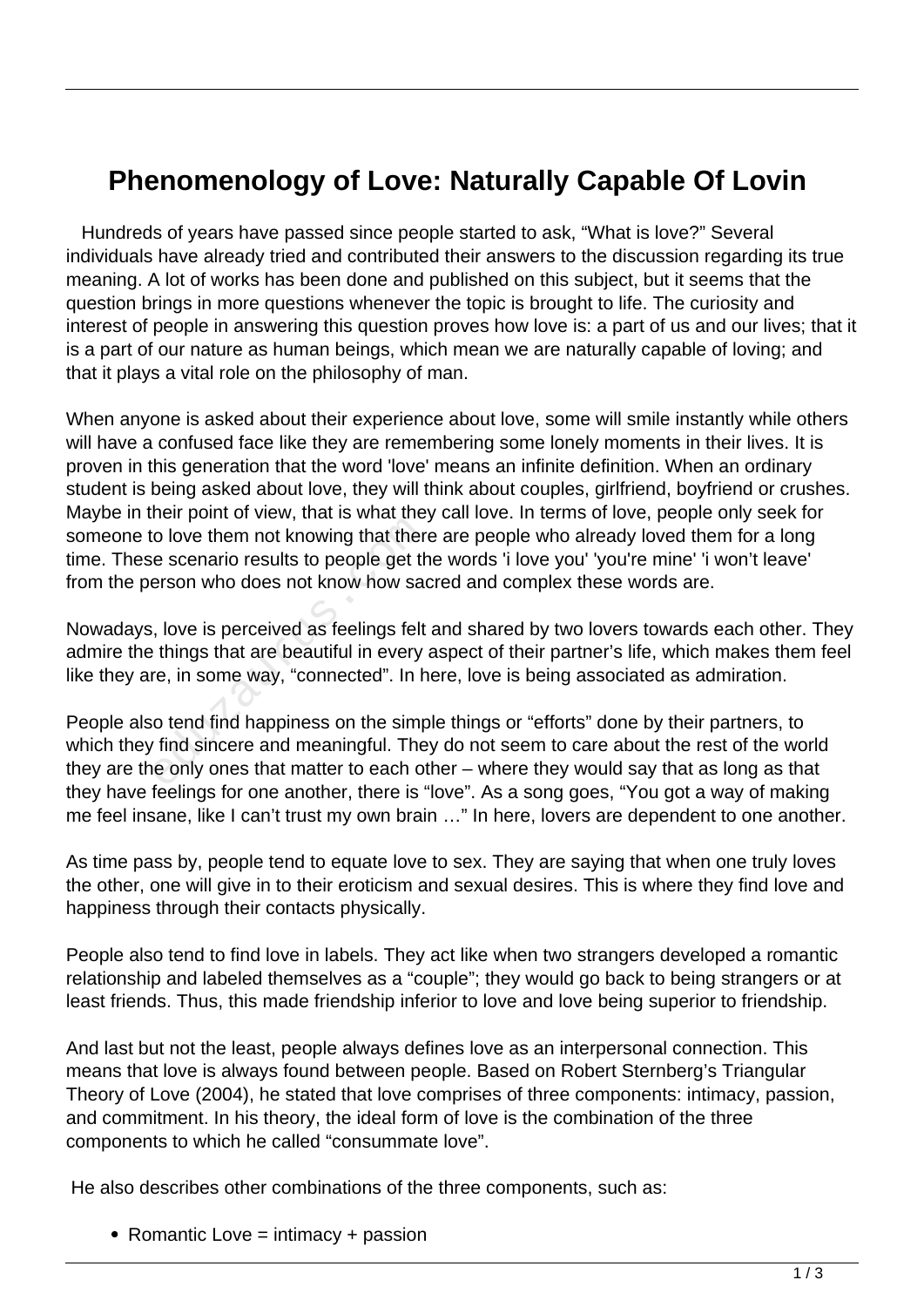No commitment; typically happens in teenage years.

Thus, contradicting the thought that age doesn't matter when it comes to love.

• Companionate Love = intimacy + commitment

Typically on close friends

 $\bullet$  Infatuated Love = passion only

Admiration; commonly experienced at the beginning of the relationship

• Empty Love = commitment only

 No intimacy or passion; it can change to other forms of love as times pass by; for example, an arranged marriage

 $\bullet$  Fatuous Love = passion + commitment

is like getting engaged after dating for three weeks; feelings results impulsiveness

Anyways, to start our phenomenology of love we must set aside these preconceptions about love. Now, let's go back to our goal – to make a phenomenology of love.Love exists in many and varying forms – one just needs to notice it and make the best out of it. tuous Love = passion + commitme<br>ng engaged after dating for three<br>to start our phenomenology of love<br>let's go back to our goal – to mak<br>g forms – one just needs to notice<br>and Admiration<br>ience of love starts from the feelin

## Loneliness and Admiration

The experience of love starts from the feeling of loneliness. As human being, we are capable of being self-conscious – being aware of what is happening to ourselves and to our environment. Being able to reflect, we then realize that we are all unique, or completely different from one another, which push us to love ourselves first. This difference between people also causes arguments and fight due to difference – thus, making us feel misunderstood by the world and that the whole world is against us. The feeling may lead us to question where the fault is: within ourselves or within the rest of the world which promotes uniformity and creates specific standards for things and people. This may trigger negative feelings and thoughts which may later lead to the realization that we are lonely despite not being alone.

As individuals, we try to overcome loneliness by ourselves. This is where we develop our interests in other things since we try to distract ourselves from the thoughts of being lonely. Consumed by the thought that every human being is unique, we tend to always see the difference of one to the other – leading us to appreciate or admire those who have similarities to us since they are making us feel understood in a judgmental world. Admiration actually happens on a daily basis since we gather new experience and explore new things every day. Admiration can happen between us and others, although it can happen inside you – you can admire even your other family members, strangers, even a part of yourself that you just discovered and appreciated. It is a part of the nature of human beings to see the beauty even in times of darkness, and we can only be affected and devastated by that darkness if we chose and allow it to do so.